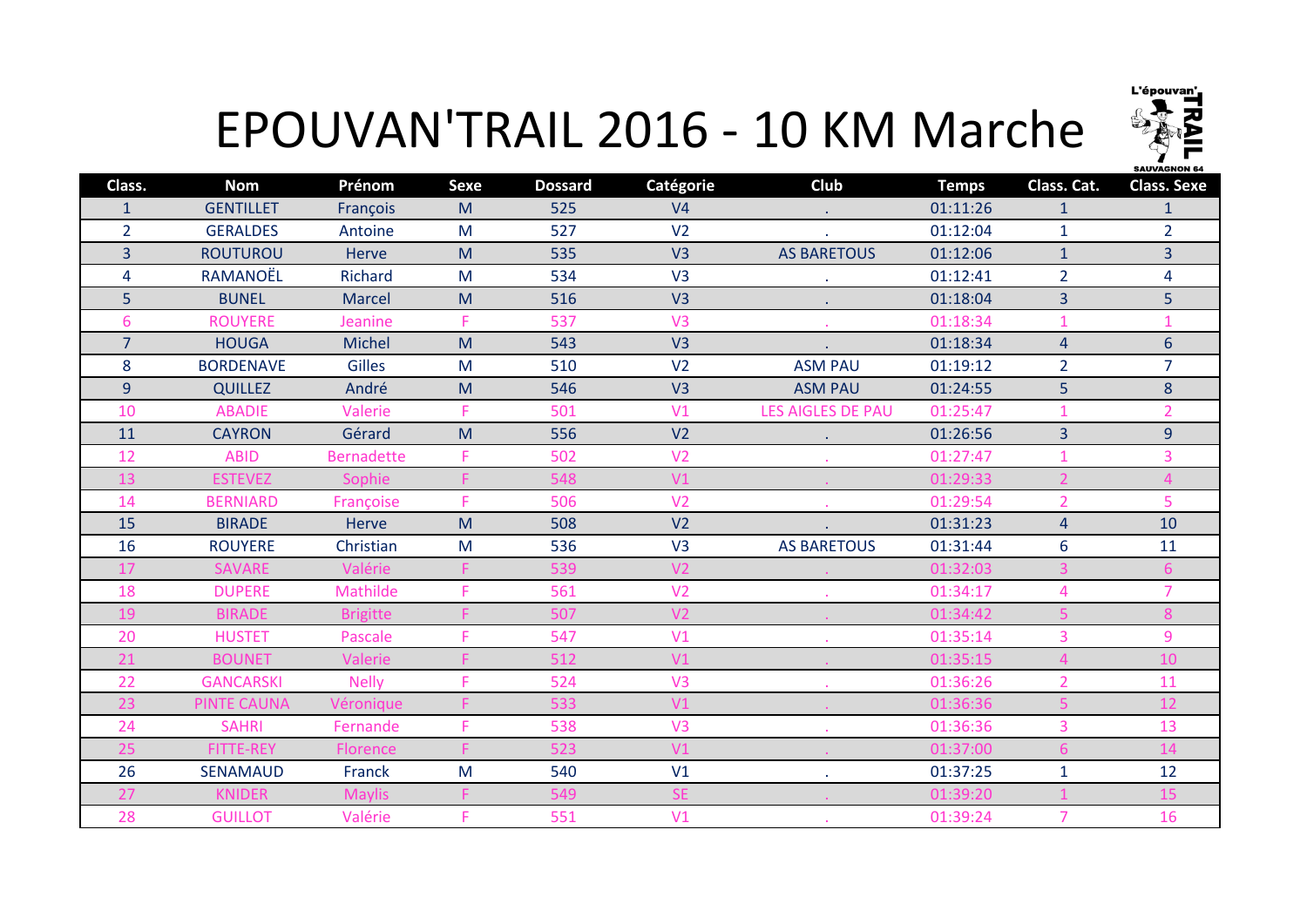| Class. | <b>Nom</b>         | Prénom            | <b>Sexe</b> | <b>Dossard</b> | Catégorie      | Club                       | <b>Temps</b> | Class. Cat.    | <b>Class. Sexe</b> |
|--------|--------------------|-------------------|-------------|----------------|----------------|----------------------------|--------------|----------------|--------------------|
| 29     | <b>AUDAP</b>       | Alexia            |             | 504            |                |                            | 01:39:28     |                | 17                 |
| 30     | <b>GOYHEX</b>      | Rachel            | F           | 528            | <b>SE</b>      |                            | 01:40:20     | $\overline{2}$ | 18                 |
| 31     | <b>LEPEZ</b>       | Claude            |             | 545            | V <sub>2</sub> |                            | 01:41:19     | $6\phantom{1}$ | 19                 |
| 32     | <b>BUGARD</b>      | Corinne           | F           | 515            | V <sub>1</sub> | <b>AIGLES DE PAU</b>       | 01:41:24     | 8              | 20                 |
| 33     | <b>AZABANT</b>     | Sylvie            | F           | 558            | V <sub>2</sub> | <b>LES GAZELLES DU LUY</b> | 01:41:26     | $\overline{7}$ | 21                 |
| 34     | <b>BAZERQUE</b>    | <b>Maryse</b>     | F.          | 505            | V <sub>2</sub> | <b>LES AIGLES DE PAU</b>   | 01:42:47     | 8              | 22                 |
| 35     | <b>FILIU</b>       | Jean Claude       | M           | 522            | V <sub>2</sub> | $\mathcal{L}^{\pm}$        | 01:42:49     | $\overline{5}$ | 13                 |
| 36     | <b>TOUZEAU</b>     | Carola            | F.          | 552            | V <sub>1</sub> |                            | 01:43:30     | 9              | 23                 |
| 37     | <b>BUIGANT</b>     | Pierre            | M           | 559            | V1             | $\bullet$                  | 01:48:55     | $\overline{2}$ | 14                 |
| 38     | <b>AZABANT</b>     | Philippe          | ${\sf M}$   | 557            | V <sub>2</sub> |                            | 01:48:57     | $6\phantom{1}$ | 15                 |
| 39     | CASTET-LAPLACE     | Chantal           | F.          | 518            | V <sub>2</sub> |                            | 01:49:00     | $\overline{9}$ | 24                 |
| 40     | <b>DUPERE</b>      | Pierre            | M           | 560            | V <sub>2</sub> |                            | 01:49:10     | $\overline{7}$ | 16                 |
| 41     | <b>HAUTEM</b>      | Laurence          | F           | 529            | V1             |                            | 01:50:09     | 10             | 25                 |
| 42     | <b>FILIU</b>       | <b>Nathalie</b>   | F.          | 521            | V <sub>2</sub> |                            | 01:50:14     | 10             | 26                 |
| 43     | <b>BOSSIS</b>      | Corinne           |             | 511            | V <sub>2</sub> |                            | 01:50:14     | 11             | 27                 |
| 44     | <b>BROCHET</b>     | Christelle        | F           | 513            | V <sub>2</sub> |                            | 01:50:14     | 12             | 28                 |
| 45     | <b>MAISONNAVE</b>  | Aurélia           |             | 562            | <b>SE</b>      |                            | 01:51:07     | $\overline{3}$ | 29                 |
| 46     | <b>VEPER</b>       | Eugenie           | F.          | 563            | <b>SE</b>      |                            | 01:51:07     | $\overline{4}$ | 30                 |
| 47     | <b>YANNOVITCH</b>  | <b>Karin</b>      |             | 542            | V1             |                            | 01:52:28     | 11             | 31                 |
| 48     | <b>ORY</b>         | Fabienne          | F.          | 532            | V <sub>1</sub> |                            | 01:52:28     | 12             | 32                 |
| 49     | <b>MARQUES</b>     | Sandra            | F           | 531            | <b>SE</b>      |                            | 01:52:28     | $\overline{5}$ | 33                 |
| 50     | <b>JORAJURIA</b>   | Mirenxu           | F           | 530            | V <sub>1</sub> |                            | 01:53:13     | 13             | 34                 |
| 51     | <b>CAMES</b>       | Marylene          |             | 517            | V1             |                            | 01:53:14     | 14             | 35                 |
| 52     | <b>GENTILLET</b>   | Marie-France      | F.          | 526            | V <sub>3</sub> |                            | 01:54:23     | $\overline{4}$ | 36                 |
| 53     | <b>SENAMAUD</b>    | Patricia          | F           | 541            | V1             |                            | 01:55:02     | 15             | 37                 |
| 54     | <b>MUGNIER</b>     | Claudine          | F.          | 553            | V <sub>1</sub> |                            | 01:55:52     | 16             | 38                 |
| 55     | <b>BROUCARET</b>   | Sonia             |             | 514            | V1             | <b>LES GAZELLES DU LUY</b> | 01:55:52     | 17             | 39                 |
| 56     | <b>CAPELA</b>      | <b>Evelyne</b>    | F           | 564            | V <sub>3</sub> |                            | 02:03:44     | 5              | 40                 |
| 57     | <b>CURUTCHAGUE</b> | <b>Bernadette</b> | F           | 519            | V <sub>2</sub> |                            | 02:03:55     | 13             | 41                 |
| 58     | <b>LAVIGNE</b>     | Marlène           | F           | 550            | V <sub>3</sub> | $\mathcal{L}$              | 02:03:57     | $6\phantom{1}$ | 42                 |
| 59     | <b>HERBERT</b>     | Sylvette          |             | 544            | V <sub>3</sub> |                            | 02:07:19     | $\overline{7}$ | 43                 |
| 60     | <b>BISBAU</b>      | Alex              | F.          | 509            | <b>SE</b>      | <b>PASS RUNNING</b>        | 02:08:26     | 6              | 44                 |